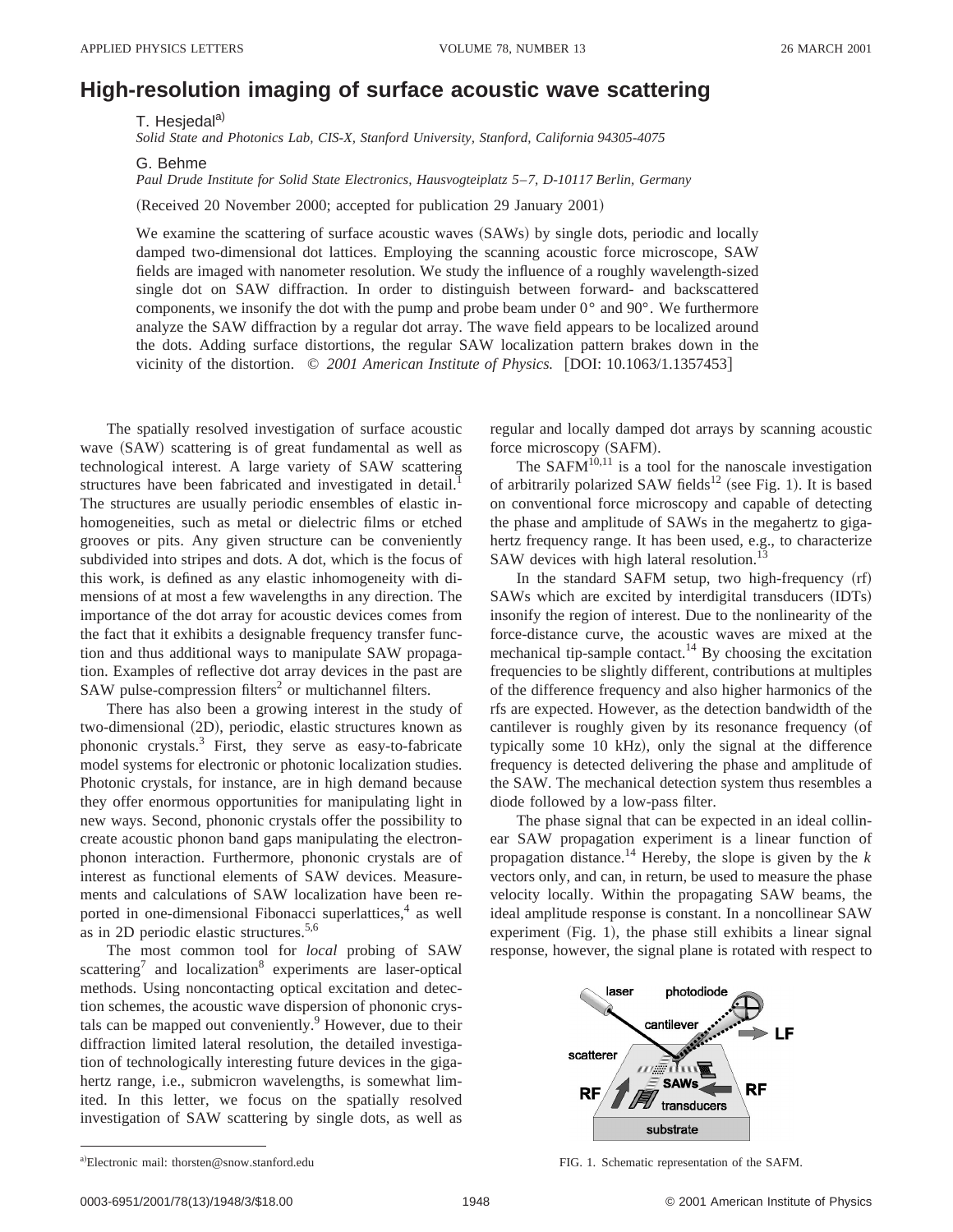

FIG. 2. SAFM topography  $(a)$ ,  $(d)$ , amplitude  $(b)$ ,  $(e)$ , and phase deviation images (c), (f) of a scattering dot (Au, diameter 5  $\mu$ m) on (001) GaAs for 0°  $(a)$ – $(c)$  and  $90^{\circ}$   $(d)$ – $(f)$  sampling geometries. The SAWs were launched along  $[100]$  directions  $(+5$  dBm, from the bottom or left and  $-5$  dBm, from the right) with  $\lambda_{\text{SAW}} = 3.3 \mu \text{m}$ .

the propagation vectors. The rotation angle, conversely, allows for the measurement of both *k* vectors simultaneously.<sup>15</sup> The expected amplitude signal is again constant.

Scattered wave components, on the other hand, lead to deviations of this simple picture and can consequently easily be identified. Moreover, SAW mixing experiments allow the detection of extremely small oscillation components since signals with amplitude differences of 40 dB can still be detected.<sup>16</sup>

For the investigation of wave scattering from a single dot, a collinear and a perpendicular wave propagation geometry was realized in order to distinguish between forwardand backscattered wave components. The circular scattering object (Au, diameter: 5  $\mu$ m, thickness: 50 nm) on (001) GaAs was insonified in  $[110]$  directions, i.e., equivalent Rayleigh waves can be launched in perpendicular directions, at a frequency of 860 MHz ( $\lambda$ =3.3  $\mu$ m). The topography is shown in Figs.  $2(a)$  and  $2(d)$ .

In the collinear geometry [Figs.  $2(a) - 2(c)$ ], forward- and backscattered components are superimposed to the incident waves. The SAFM amplitude image [Fig.  $2(b)$ ] exhibits a point-symmetric pattern and, additionally, an underlying standing wavefield. The standing wavefield is induced by SAW reflections at the respective opposing transducers. It becomes visible in the amplitude and the phase images through the additional contribution to the  $\Delta f$  cantilever os-**Downloaded 30 Mar 2001 to 171.64.99.88. Redistribution subject to AIP copyright, see http://ojps.aip.org/aplo/aplcr.jsp**

cillation with an exactly inverted phase term. Moreover, wave field patterns that have to be attributed to the influence of the scatterer are visible. A roughly circular amplitude pattern surrounds the object. In the incident SAW propagation direction an amplitude maximum is found. Additionally, a higher amplitude is obtained following directions 30° off the incident waves.

The phase image (not shown) follows a perfectly linear pattern, with slight deformations at the position of the Au dot. This is due to the different SAW phase velocities of Au and GaAs (which can also be locally measured this way). The linear contribution to the contrast was subtracted from the phase image in order to obtain the contrast that is related to the scattered components, i.e., waves that do not contribute to the primary wave's mixing signal. The phase deviation image  $[Fig. 2(c)]$  obtained this way shows an antisymmetric pattern with phase lags of alternate sign for both propagation directions. The positions of the lock-in related 360° phase jumps remain visible as artifacts (dots) in the phase deviation images.

In the noncollinear geometry [Figs. 2(d)–2(f)], the Rayleigh waves are launched by two perpendicular transducers (see inset). The top IDT was fed with an input power that was 10 dB higher than for the IDT on the right. Thus, the wave field generated by this transducer dominates the SAFM amplitude contrast. In the wave shadow of the dot, an area of very high amplitude is found, surrounded by regions of very low amplitude. Backreflected waves form additional smaller maxima in front of the dot, similar to a ship's bow wave. The amplitude image thus resembles a pole in streaming water.

The phase image (not shown) again exhibits a linear behavior that was subtracted to obtain the phase deviation image. However, the phase fronts are rotated by 45° as perpendicular, but otherwise identical waves were mixed. First, the phase deviation image [Fig.  $2(f)$ ] again reveals a slope at the position of the dot reflecting the different elastic materials properties. Around the dot, the scattered components dominate the phase deviation image. However, in contrary to the amplitude image, the waves scattered along both propagation directions are influenced equally by the dot exhibiting a phase lag. Due to the SAFM mixing, the phase delay has a different sign for the two directions; it is positive (bright area) for the vertical, and negative (dark area) for the horizontal direction.

The face-centered-cubic dot lattice (lattice spacing:  $\Delta x$  $=4 \mu m$ , width: 100  $\mu$ m) consisted of Au dots (diameter: 1  $\mu$ m, thickness: 45 nm). It was fabricated in the center of two crossed delay lines on  $(001)$  GaAs where Rayleigh waves can be launched in perpendicular  $\lfloor 110 \rfloor$  directions at a frequency of 694 MHz ( $\lambda = 4.0 \mu$ m, acoustic aperture: 65  $\mu$ m) towards it. Figure 3(a) shows a 20  $\mu$ m scan close to the edge of the regular dot lattice. Two collinear IDTs of the device  $(right$  and left of the array) were powered with 5 dBm. The phase image (b) shows to the first order a linear phase behavior, which appears as a saw-tooth shaped structure due to the 360° limit of the lock-in. At the positions of the dots, the phase fronts are strongly deformed. Between two dots along the phase front, the phase again shows the pure linear behavior. However, towards the dots a phase lag becomes obvious indicating scattered components. In the corresponding ampli-